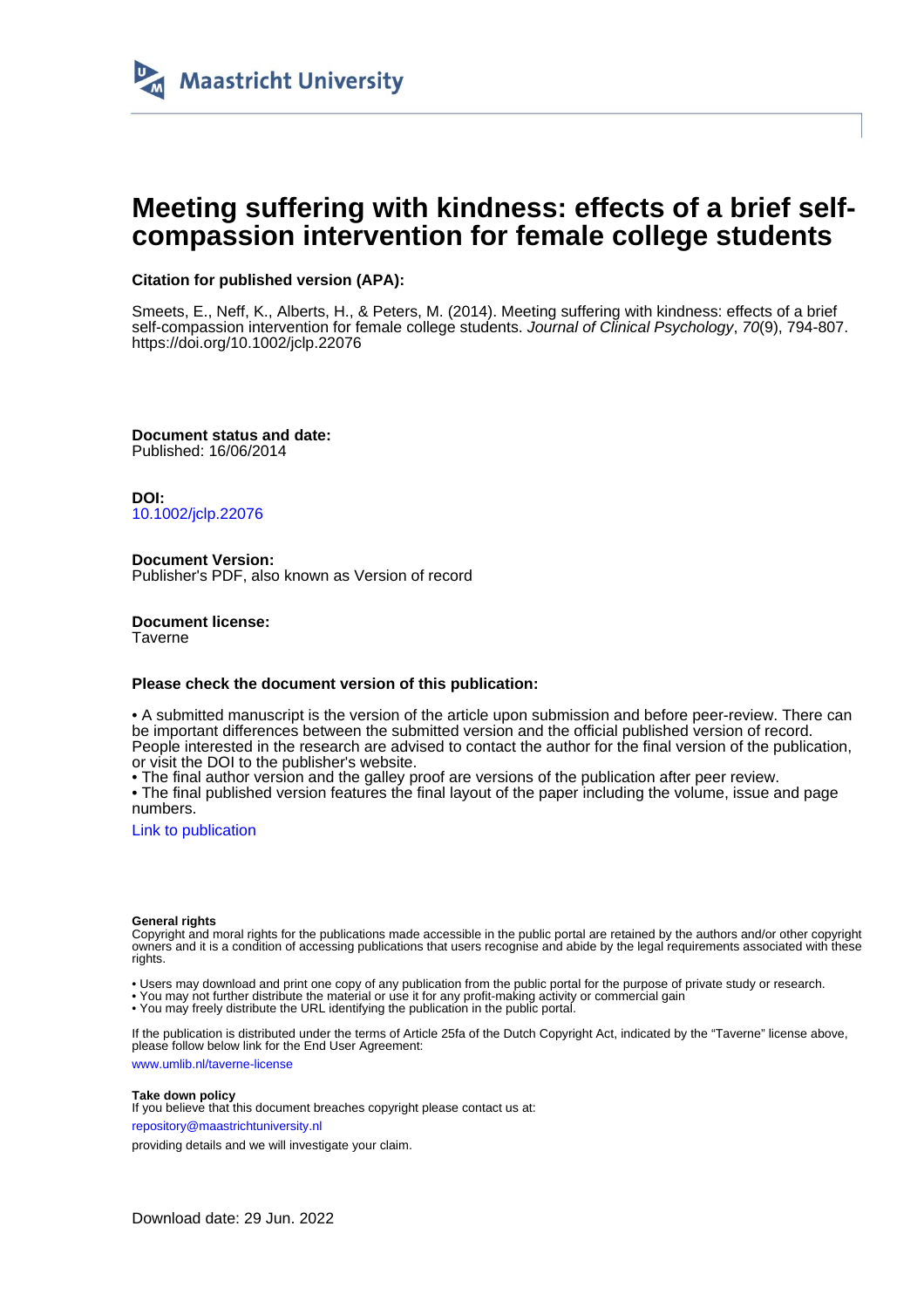# Meeting Suffering With Kindness: Effects of a Brief Self-Compassion Intervention for Female College Students

## Elke Smeets,<sup>1</sup> Kristin Neff,<sup>2</sup> Hugo Alberts,<sup>1</sup> and Madelon Peters<sup>1</sup>

*1Maastricht University*

*2University of Texas at Austin*

**Objective:** The present study investigated the effectiveness of a newly developed 3-week selfcompassion group intervention for enhancing resilience and well-being among female college students. **Method:** Fifty-two students were randomly assigned to either an intervention designed to teach skills of self-compassion ( $n = 27$ ) or an active control group intervention in which general time management skills were taught ( $n = 25$ ). Both interventions comprised 3 group meetings held over 3 weeks. To measure resilience and well-being gains, participants filled out a number of questionnaires before and after the intervention. **Results:** Results showed that the self-compassion intervention led to significantly greater increases in self-compassion, mindfulness, optimism, and self-efficacy, as well as significantly greater decreases in rumination in comparison to the active control intervention. Whereas both interventions increased life satisfaction and connectedness, no differences were found for worry and mood. **Conclusion:** These findings suggest that a brief self-compassion intervention has potential for improving student resilience and well-being. -<sup>C</sup> 2014 Wiley Periodicals, Inc. J. Clin. Psychol. 70:794–807, 2014.

Keywords: self-compassion; college students; mindfulness; resilience; well-being

There is growing evidence that self-compassion is an important predictor of well-being and resilience (Barnard & Curry, 2011; MacBeth & Gumley, 2012). Neff (2003a, 2003b) proposes that self-compassion involves treating yourself with care and concern when considering personal inadequacies, mistakes, failures, and painful life situations. It comprises three interacting components: self-kindness versus self-judgment, a sense of common humanity versus isolation, and mindfulness versus over-identification.

Self-kindness refers to the tendency to be caring and understanding with oneself rather than being harshly critical. Rather than attacking and berating oneself for personal shortcomings, the self is offered warmth and unconditional acceptance (even though particular behaviors may be identified as unproductive and in need of change). Similarly, when life circumstances are stressful, instead of immediately trying to control or fix the problem, a self-compassionate response might entail pausing first to offer oneself soothing and comfort.

The sense of common humanity in self-compassion involves recognizing that humans are imperfect, that all people fail, make mistakes, and have serious life challenges. Self-compassion connects one's own flawed condition to the shared human condition, so that features of the self are considered from a broad, inclusive perspective.

Mindfulness in the context of self-compassion involves being aware of one's painful experiences in a balanced way that neither ignores and avoids nor amplifies painful thoughts and emotions. It is necessary to be mindfully aware of personal suffering to be able to extend compassion towards the self. At the same time, it is important to pay attention in an equilibrated way that prevents being carried away by a dramatic storyline, a process that Neff (2003b) has termed "over-identification." This type of thinking narrows one's focus and exaggerates implications for self-worth.

<sup>C</sup> 2014 Wiley Periodicals, Inc.

We thank Linda Sonnemans for her assistance in running participants for this study.

Please address correspondence to: Elke Smeets, Department of Clinical Psychological Science, Maastricht University, P.O. Box 616, 6200 MD Maastricht, The Netherlands. E-mail: elke.smeets@ maastrichtuniversity.nl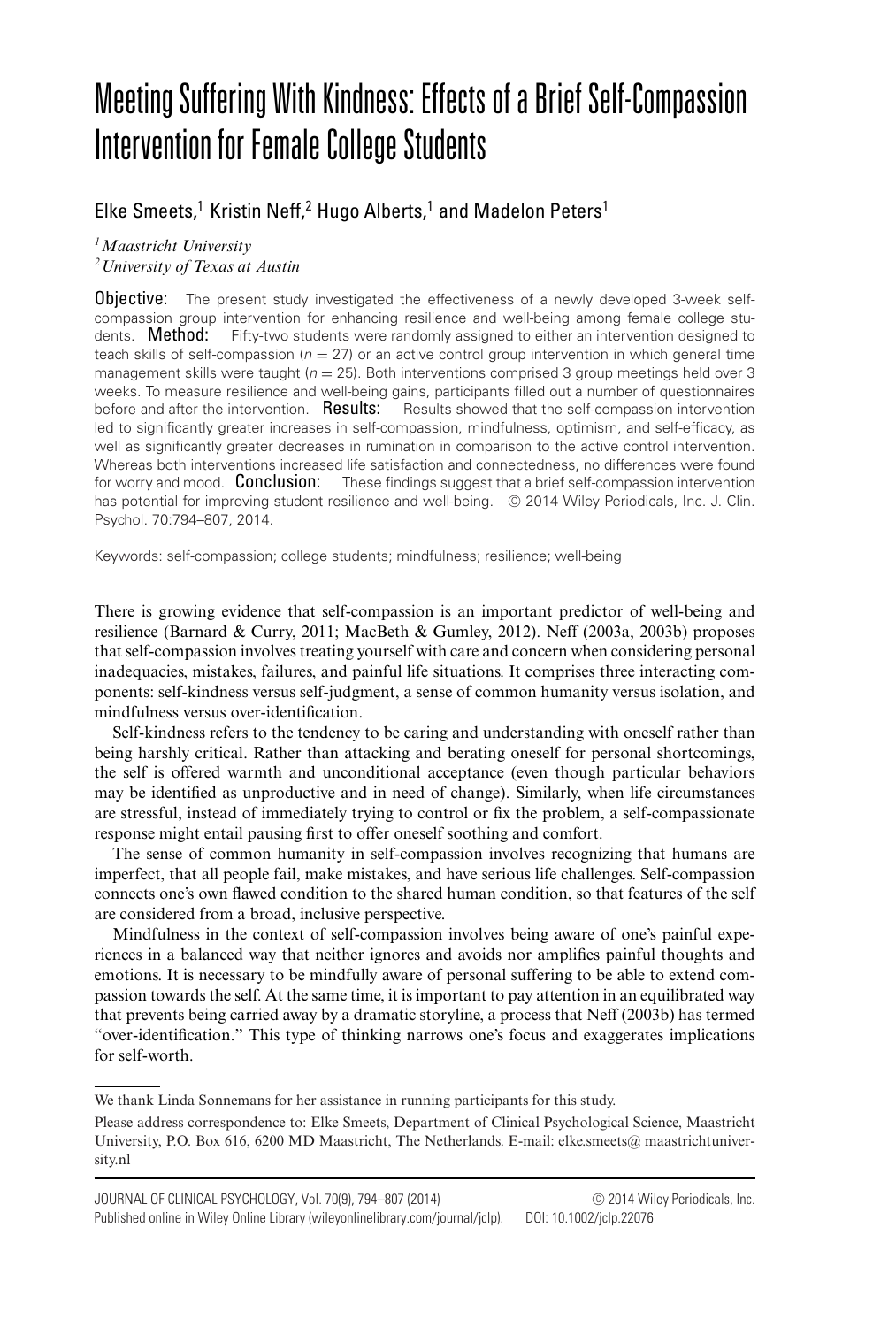Numerous studies have found that treating oneself compassionately when confronting personal suffering promotes mental health. For instance, greater self-compassion has consistently been associated with lower levels of depression and anxiety (see Barnard & Curry, 2011 for a review). These findings were supported by a recent study (MacBeth & Gumley, 2012) that documented a large effect size  $(r = -0.54)$  for the relationship between self-compassion and common expressions of psychopathology, such as depression, anxiety, and stress. In addition, a number of studies have found associations between self-compassion and positive psychological qualities, such as happiness, optimism, wisdom, curiosity and exploration, personal initiative, and emotional intelligence (Heffernan, Griffin, McNulty, & Fitzpatrick, 2010; Hollis-Walker & Colosimo, 2011; Neff, Rude, & Kirkpatrick, 2007)

Self-compassion appears to facilitate resilience by moderating people's reactions to negative events. In an elegant series of experimental studies, Leary, Tate, Adams, Allen, and Hancock (2007) asked undergraduates to recall unpleasant events, imagine hypothetical situations about failure, loss, and humiliation, perform an embarrassing task, and disclose personal information to another person who gave them ambivalent feedback. Results indicated that individuals who were high in self-compassion demonstrated less extreme reactions, less negative emotions, more accepting thoughts, and a greater tendency to put their problems into perspective, while at the same time acknowledging their own responsibility, than individuals who were low in selfcompassion.

Given the promising findings on self-compassion as a facilitator of mental health and resilience, researchers have begun to empirically evaluate the effects of compassion-based interventions on well-being. Preliminary evidence demonstrates the value of self-compassion interventions for both nonclinical and clinical populations. For example, Shapira and Mongrain (2010) demonstrated that practicing self-compassion for a short period produced sustainable mental heath changes. Specifically, they found that community adults who wrote a compassionate letter to themselves once a day for one week concerning recent distressing events experienced significant reductions in depression up to 3 months and significant increases in happiness up to 6 months compared with a control group (who wrote about early memories).

Recently, Neff and Germer (2013) have developed an 8-week group intervention called Mindful Self-Compassion (MSC) that teaches people to become more self-compassionate. MSC includes interpersonal exercises (e.g., being each other's compassionate observer), guided meditations (e.g., mindfulness and loving-kindness meditations), and informal practices (e.g., placing one's hand over one's heart on moments of suffering, repeating memorized self-compassion phrases) to enhance the use of self-compassion in daily life. Results of a randomized controlled trial on the effectiveness of the MSC program were promising. In comparison to a wait-list control group, participants taking MSC reported significantly greater increases in self-compassion, compassion for others, and mindfulness and life satisfaction, and significantly greater decreases in depression, anxiety, stress, and emotional avoidance, with large effect sizes indicated. These results were maintained up to one year after the intervention. It was also found that days a week spent in meditation and times a day doing informal self-compassion practices were equally strong predictors of self-compassion gains.

Along with nonclinical populations, self-compassion interventions have been proven useful for individuals with various forms of psychopathology. Paul Gilbert has developed a therapeutic approach for enhancing self-compassion in clinical populations: Compassion-focused therapy (CFT; Gilbert, 2010). The approach makes use of a number of imagery and experiential exercises to enhance patients' abilities to extend feelings of reassurance, safeness, and understanding towards themselves. CFT has been proven effective for a diverse group of clinical disorders, such as depression, eating disorders, and bipolar disorder (Gilbert, 2010; Goss & Allan, 2010; Kelly, Zuroff, & Shapira, 2009; Lowens, 2010). In sum, these findings underline that self-compassion is a teachable construct that can be of substantial benefit to both clinical and nonclinical populations.

So far most intervention studies have focused on community adult populations. However, fostering self-compassion might also be particularly worthwhile for student populations for a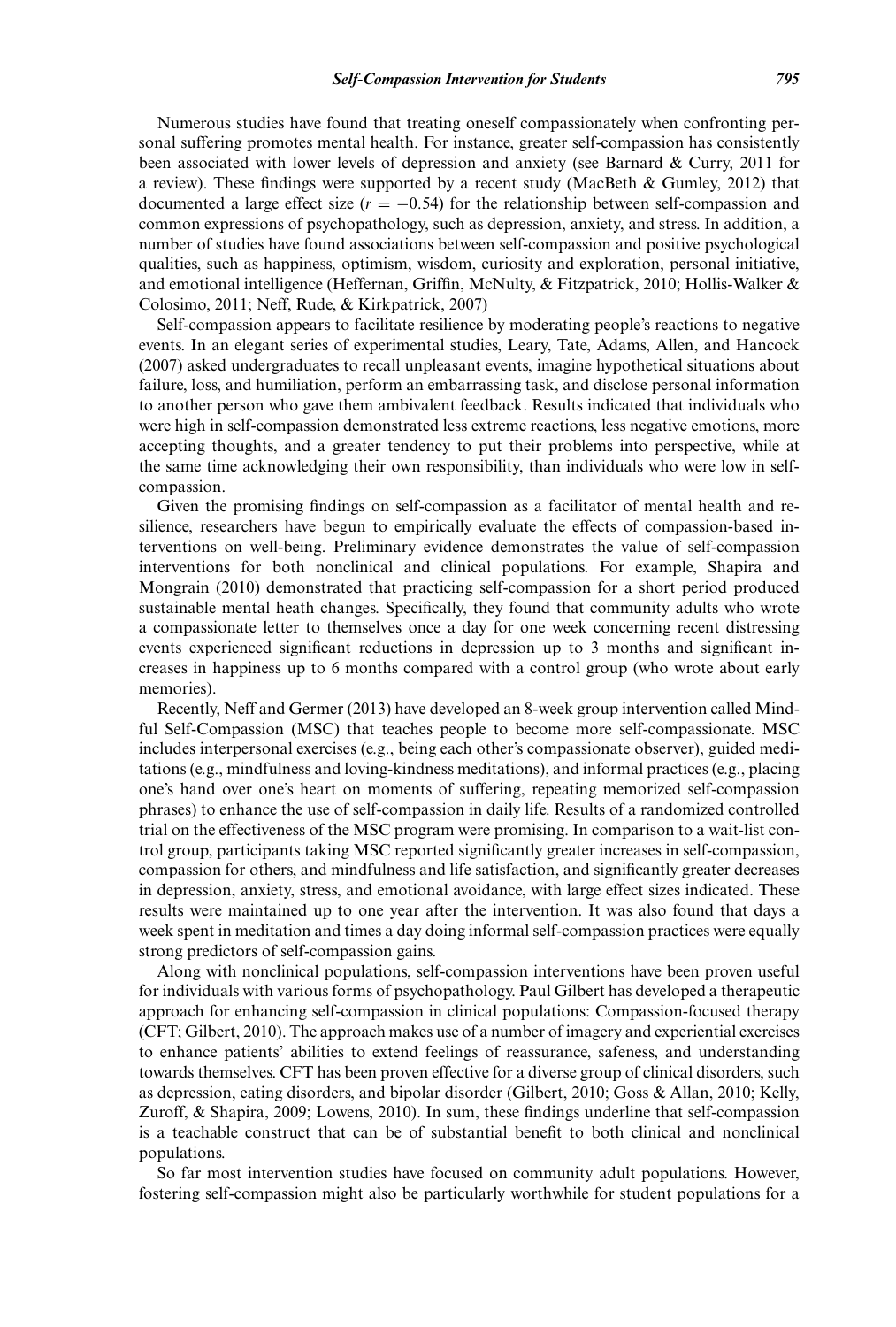number of reasons. For instance, Neff, Hsieh, and Dejitterat (2005) found that self-compassionate students were more likely to report having more intrinsic motivation to grow and understand new material (mastery orientation) and less likely to focus on avoiding negative performance evaluations (performance orientation) in their academic work.

In addition, self-compassionate students were less afraid of failure and more confident about their abilities than students who lacked a self-compassionate mindset. Prior research among undergraduate students has linked self-compassion to lower procrastination tendencies, less academic worry, (Williams, Stark, & Foster, 2008), and higher levels of self-efficacy (Iskender, 2009). Breines and Chen (2012) used mood inductions to engender feelings of selfcompassion for personal weaknesses, failures, and past moral transgressions. When compared to a self-esteem induction or a positive mood distractor, the self-compassion condition resulted in more motivation to change for the better, try harder to learn, and avoid repeating past mistakes.

Other research also suggests that self-compassion buffers students against the challenges of student life. Among those who had recently failed a midterm exam, for example, those with high levels of self-compassion were more likely to engage in adaptive emotion-focused coping styles, such as seeking support and acceptance, rather than merely avoiding their failure experience (Neff et al., 2005). Self-compassionate students not only have less fear of failure in general but also are more likely to try again when they do fail (Neely, Schallert, Mohammed, Roberts, & Chen, 2009). Furthermore, self-compassion has been found to moderate students' reactions to academic and social difficulties in the transition from high school to college (Terry, Leary, & Mehta, 2012). More precisely, students with high levels of selfcompassion appear to handle social and academic struggles more effectively, experience less homesickness and depression, and report less dissatisfaction about their choice to study at university.

Self-compassion training is likely to be especially beneficial for female undergraduates, given that they tend to have lower levels of self-compassion than male students (Neff, 2003a; Neff, Pisitsungkagarn, & Hseih, 2008; Neff & McGeehee, 2010). In addition, undergraduate women are more likely than men to report depression and other psychiatric symptoms (Casper, Belanoff, & Offer, 1996), engage in disordered eating behaviors (American College Health Association, 2006), and experience suicidal ideation (Brownson, Drum, Smith, & Denmark, 2011). Moreover, given that the large majority of individuals who participated in Neff and Germer's (2013) study of MSC were female (84%), it may be that the idea of self-compassion is more attractive to females than males. For this reason, the present study sought to investigate the effectiveness of a newly developed self-compassion intervention for female undergraduates. Our 3-week group intervention was specifically designed to help students deal with the challenges of university life in a more self-compassionate way.

Undergraduate females were randomly assigned to either an intervention designed to teach skills of self-compassion or an active control group intervention in which general time management skills were taught. We chose a time management control group because it was relevant to student life and would hopefully help ensure that control participants would be actively engaged in the intervention.

Based on previous research, we hypothesized that the self-compassion intervention would lead to improvements on a number of dimensions of well-being and resilience in comparison to the control intervention. Specifically, we expected the self-compassion training to result in significantly greater increases in self-compassion, mindfulness, life satisfaction, social connectedness, optimism, and self-efficacy (Breines & Chen, 2012; Neff & Germer, 2013; Neff et al., 2007). Based on past findings that self-compassion levels are linked to positive and negative affect, we expected the self-compassion training to increase positive affect and decrease negative affect as compared with the control condition (Neff et al., 2007). Finally, we expected the self-compassion training to result in greater reductions in rumination and worry given that selfcompassion involves holding negative emotions in balanced awareness. Also, previous research (Raes, 2010) has identified these constructs as potential mediators of the negative link between self-compassion and psychopathology.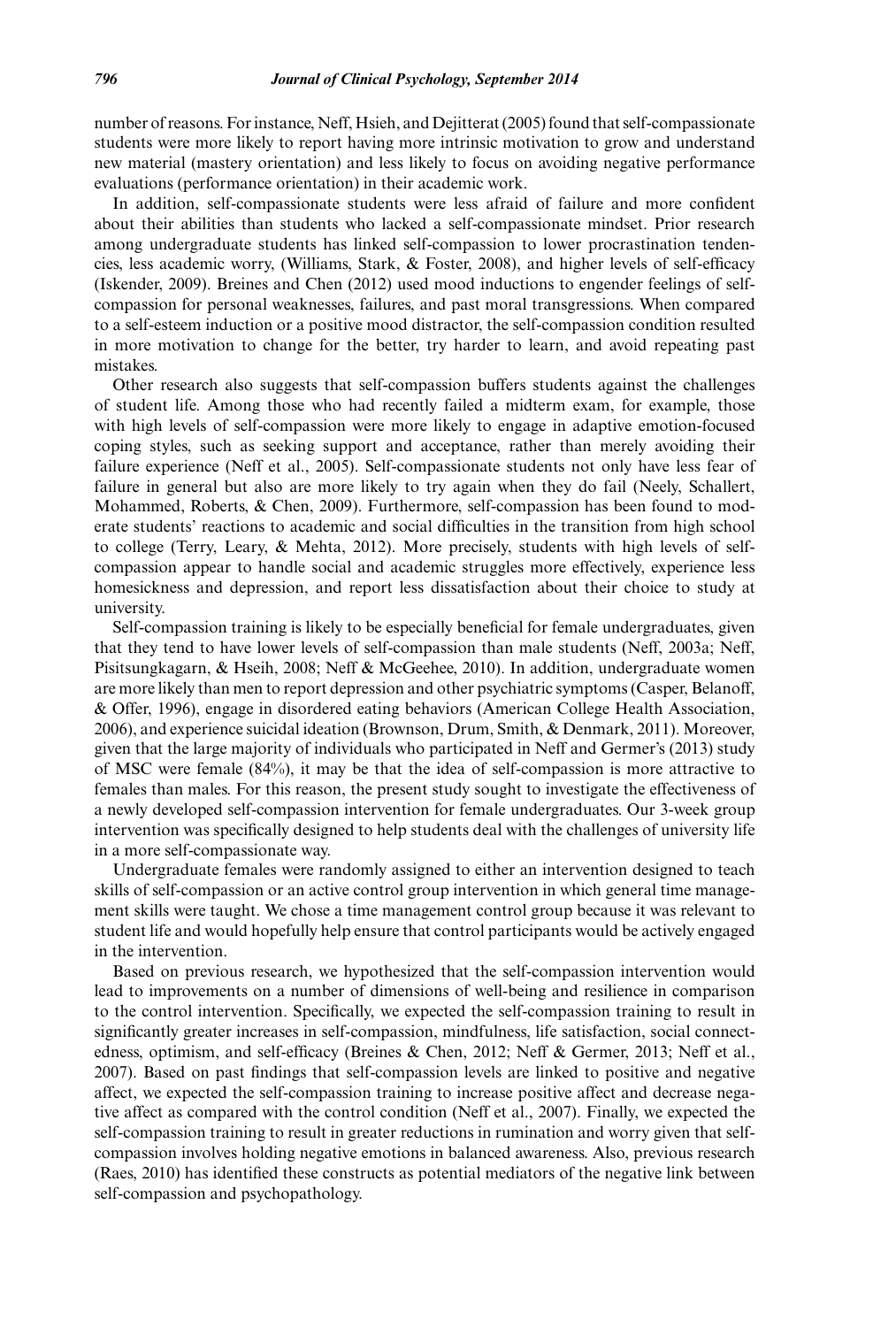#### Method

#### *Participants*

The initial sample comprised 52 female psychology students entering their first or second year of college at a midsized European University. The sample was recruited through flyers announcing a study testing the efficacy of a newly developed intervention called "Becoming your own mental coach." All participants were randomly assigned to either the self-compassion intervention group ( $N = 27$ ) or the time management control group ( $N = 25$ ) by means of an Internet-based randomization program (www.randomizer.org). Three control participants did not complete posttest measurements and were excluded from analyses, leaving a final sample size of 49 participants ( $N = 27$  in the intervention group, and  $N = 22$  in the control group). Participants had a mean age of 19.96 years (standard deviation  $[SD] = 1.33$ ), and ethnic composition was 100% European. In turn for their participation, participants received course credits or gift vouchers. The present study was approved by the local committee for research ethics.

#### *Measures*

All participants filled out a number of self-report measures on a protected university website one week before and one week after the three-week intervention. To secure data collection participants were emailed a personalized login code that had to be entered at every login. Dutch versions were used for all measures.

*Self-compassion*. Participants were given the 12-item short form of the Self-Compassion Scale (SCS-SF; Raes, Pommier, Neff, & Van Gucht, 2010), which assesses the positive and negative aspects of the three main components of self-compassion: Self-Kindness (e.g., "When I'm going through a very hard time, I give myself the caring and tenderness I need") versus Self-Judgment (e.g., "I'm disapproving and judgmental about my own flaws and inadequacies"); Common Humanity (e.g., "When I feel inadequate in some way, I try to remind myself that feelings of inadequacy are shared by most people") versus Isolation (e.g., "When I fail at something that's important to me, I tend to feel alone in my failure"); and Mindfulness ("When something upsets me I try to keep my emotions in balance") versus Over-Identification ("When I'm feeling down I tend to obsess and fixate on everything that's wrong"; Neff, 2003a). A single higher order factor has been found to explain the intercorrelation between the six subscales.

Responses are given on a 7-point scale ranging from 1 (*almost never*) to 7 (*almost always*). (Note that the Dutch version of the SCS-SF differs from the English version, which uses a 5-point response scale). All negative aspects were reverse scored and then a total self-compassion score was calculated by taking a mean of all items. The SCS-SF has good psychometric properties, with high internal consistency and a nearly perfect correlation with the long form of the SCS (Raes et al., 2011). Higher scores correspond to higher levels of self-compassion. Internal reliability in the present study was  $\alpha = .85$ .

*Mindfulness*. Two subscales of the extended version of the Kentucky Inventory of Mindfulness Skills (KIMS-E; Bear et al., 2004) were used to measure two different components of mindfulness: Accept Without Judgment (AWJ) and Nonreactivity to Inner Experience (NR). We chose these subscales because we believed they would be most likely to be impacted by the self-compassion intervention.

The first subscale, AWJ, comprises nine items and measures the extent to which people can accept their thoughts and feelings without evaluating them. Sample items include "I tell myself, I shouldn't feel this way" and "I criticize myself for having irrational or inappropriate emotions." The second subscale, NR, comprises seven items and measures the extent to which people can allow their feelings and thoughts to come and go, without getting carried away by them. Sample items include "I perceive my feelings and emotions, without having to react to them" and "Usually when I have distressing thoughts or images, I just notice them and let them go." All items are rated on a 5-point scale ranging from 1 (*never or very rarely true*) to 5 (*always or almost always true*). Cronbach's alpha's were .76 for the AWJ subscale and .75 for NIE subscale.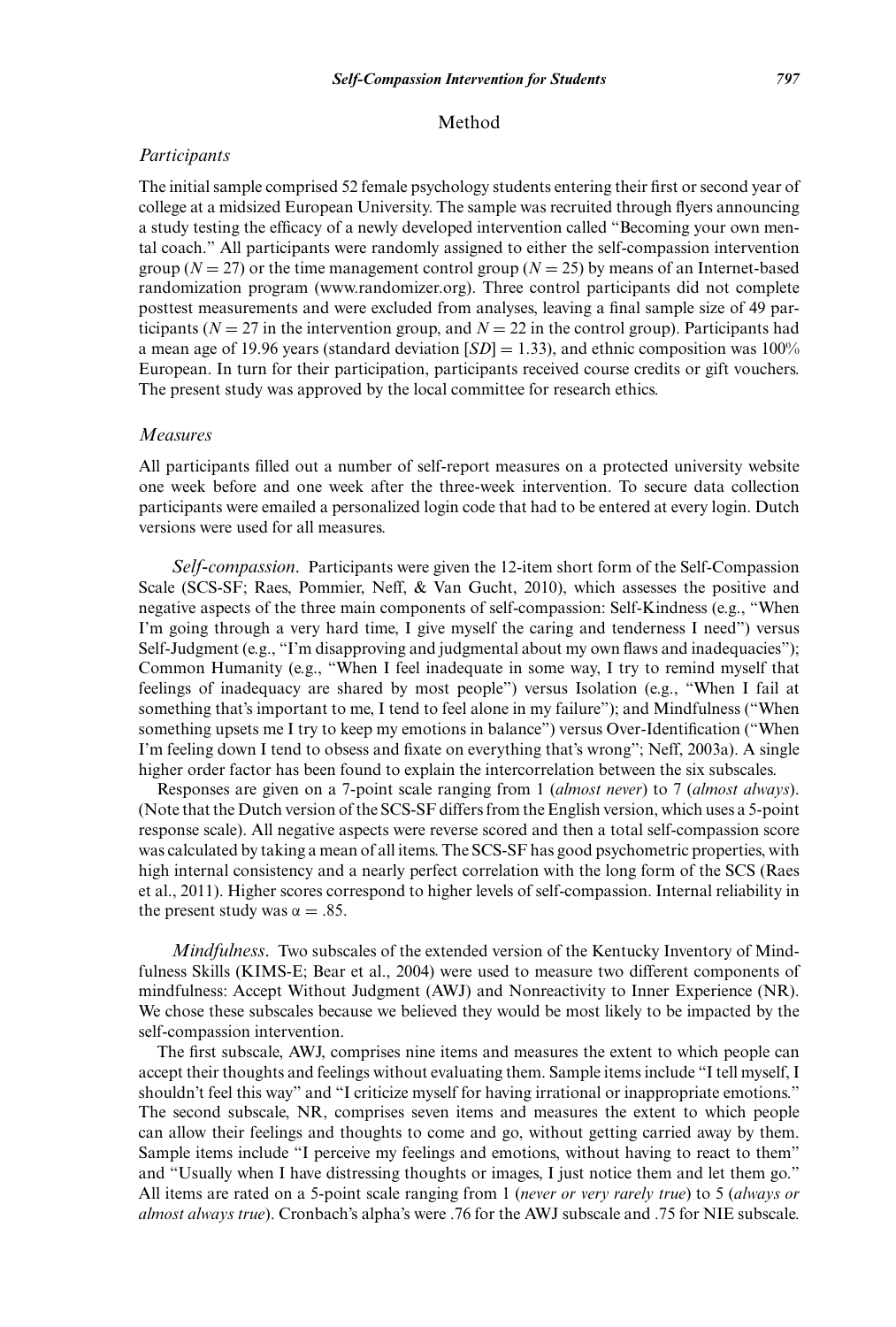#### *798 Journal of Clinical Psychology, September 2014*

*Life satisfaction*. Participants received the Diener's Satisfaction with Life Scale (Diener, Emmons, Larsen, & Griffin, 1985), a commonly used five-item measure of global life satisfaction (e.g., "In most ways, my life is close to my ideal") that has been found to have good internal reliability, test-reliability, and validity. Internal reliability in the present study was  $\alpha = .86$ .

*Connectedness*. The Social Connectedness Scale-Revised (Lee, Draper, & Lee, 2001) comprises 20 items and measures the degree of interpersonal closeness that individuals feel with other people, both friends and society. Sample items include "I feel disconnected from the world around me." Responses were given on a 6-point scale ranging from 1 (*strongly agree*) to 6 (*strongly disagree*), with higher scores corresponding to a stronger sense of belonging. The scale has been shown to have good test-retest and internal reliability (Lee & Robbins, 1995, 1998). Internal reliability in the present study was  $\alpha = .91$ .

*Optimism*. The Life Orientation Test-Revised (LOT-R) was used to measure levels of dispositional optimism (Scheier, Carver, & Bridges, 1994). The LOT-R comprises 10 items assessing the extent to which individuals expect favorable outcomes for the future (e.g., "I'm always optimistic about my future"). Of the 10 items, three are positively phrased, three are negatively phrased, and four are filler items. Responses are given on a 5-point Likert scale ranging from 0 (*strongly agree*) to 4 (*strongly disagree*). After reverse scoring the three negatively phrased items, a total LOT-R score can be calculated by adding scores of all items. Higher scores correspond with higher levels of optimism. The LOT-R has been shown to have good psychometric properties (Glaesmer et al., 2012). Reliability of the scale in the present sample was  $\alpha = .73$ .

*Self-efficacy*. The General Self-Efficacy scale (GSE; Schwarzer & Jerusalem, 1995), was used to measure participants' beliefs in their ability to deal with potential challenging situations. The GSE comprises 10 statements (e.g., "I am confident that I could deal efficiently with unexpected events"), rated on a 4-point scale ranging from 1 (*not at all true*) to 4 (*exactly true*). Reliability of the scale in the present sample was  $\alpha = .81$ .

*Mood*. Participants were given the Positive and Negative Affect Schedule (PANAS; Watson, Clark, & Tellegen, 1988), a reliable (Crawford & Henry, 2004) and commonly used 20-item measure of mood. The PANAS comprises two subscales, one assessing positive affect and the other assessing negative affect. On a 5-point scale ranging from 1 (*very slightly or not at all*) to 5 (*extremely*), participants indicate to what extent they are currently experiencing different emotional states (e.g., sad, anxious, enthusiastic, and strong). Cronbach's alpha in the present sample was .79 for the positive affect scale and .86 for the negative affect scale.

*Rumination*. Participants were given the Ruminative Response Scale-NL-Extended (RRS-NL-EXT; Raes, Hermans, & Eelen, 2003) to measure the extent to which they experience ruminative responses when feeling sad or depressed. The scale comprises 26 items with a 4-point response format ranging from 1 (*almost never*) to 4 (*almost always*). For the current study, we looked at the brooding subscale that has been identified by Treynor, Gonzalez, and Nolen-Hoeksema (2003). Sample items from the five-item brooding subscale include "Why do I have problems other people don't have?" and "Why can't I handle things better?" Reliability of the scale in the present sample was  $\alpha = .93$ .

*Worry*. Participants were given an abbreviated 11-item version (Hazlett-Stevens, Ullman, & Craske, 2004; Fresco, Heimberg, Mennin, & Turk, 2002) of the Penn State Worry Questionnaire (PSWQ; Meyer, Miller, Metzger, & Borkovec, 1990), a psychometricly sound measure of pathological worry (Brown, Anthony, & Barlow, 1992). All items (e.g., "Many situations make me worry") are rated on a 5-point Likert scale ranging from 1 (*not at all typical of me*) to 5 (*very typical of me*), with higher scores reflecting higher levels of worry. Reliability of the scale in the present sample was  $\alpha = .95$ .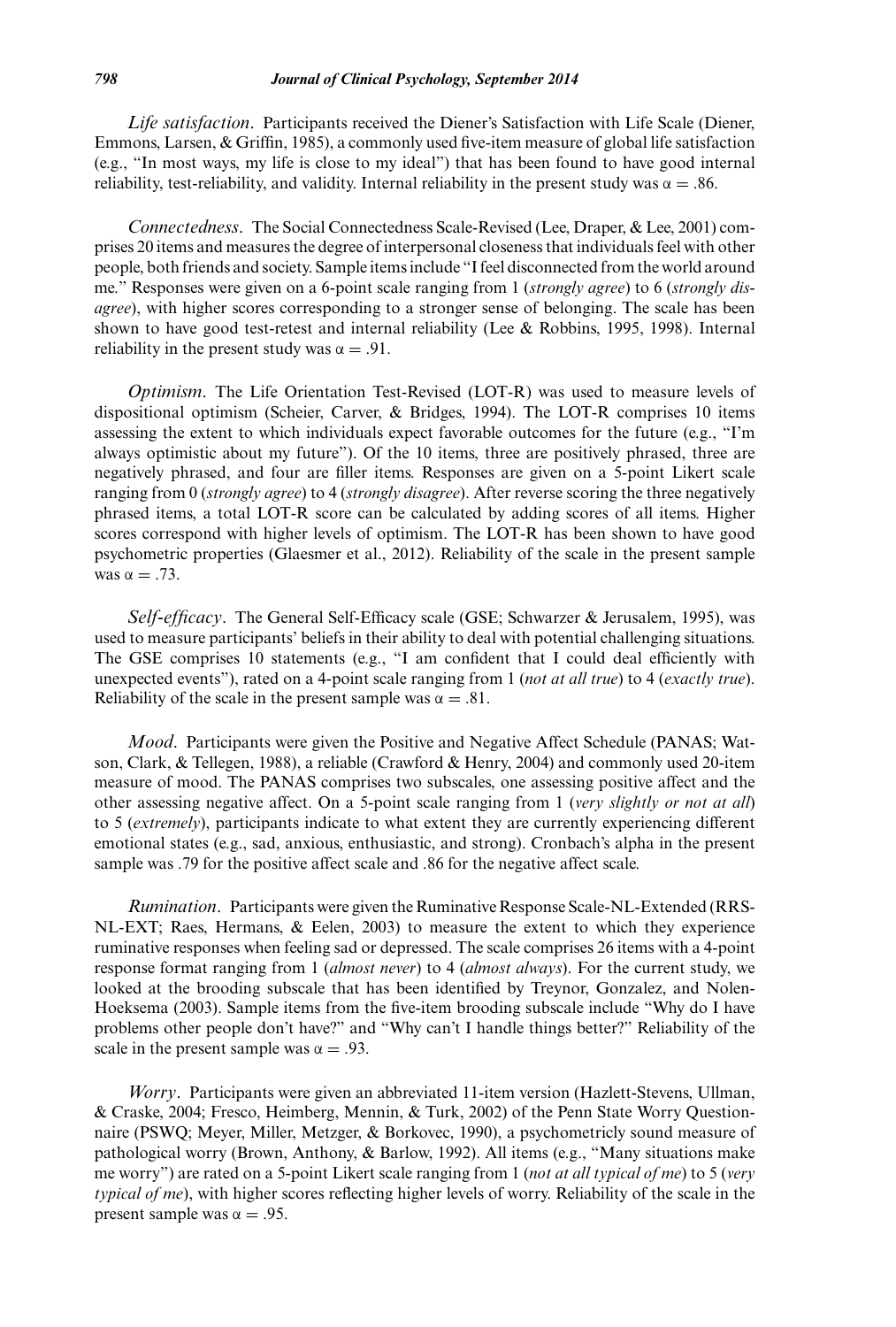#### *Self-Compassion and Time management Control Interventions*

Both interventions comprised three meetings held over 3 weeks, with two active intervention sessions and one closing or evaluation session. All meetings were co-led by two trainers (including the first author). The first two sessions lasted 1.5 hours, while the last meeting lasted 45 minutes. Each intervention session started with a short presentation, followed by experiential exercises and discussion periods. The atmosphere in the groups was friendly and warm. All participants received an intervention booklet comprising the following information: (a) an overview of the information that was presented during the sessions, (b) a schedule summarizing the tasks for the upcoming week, and (c) a series of homework assignments. All participants were given an "intervention bracelet." Both interventions were matched in terms of workload.

*Self-compassion (SC) intervention*. The goal of the SC intervention was to equip participants with the ability to treat themselves compassionately in times of personal suffering. Week 1 focused on teaching participants to notice their own suffering and introduced a number of informal self-compassion techniques. Week 2 focused on teaching participants to be more self-compassionate when confronting difficulties in daily life.

At the beginning of the first group meeting, background information was given on selfcompassion and its differences with concepts, such as self-indulgence, self-pity, and self-esteem. After this, participants shared experiences on how they usually treat themselves when having a difficult time and explored their self-critical voice by writing down their most common selfcritical thoughts on cards. Furthermore, participants were asked to think about what they would need to feel comforted and understood in times of distress.

At the end of the first session, participants were introduced to their homework assignments for the upcoming week. For the first exercise, participants had to switch their "intervention bracelet" from one arm to the other every time they addressed themselves in a harsh way or felt upset about something. For the second exercise, participants had to keep a weeklong "selfcompassion journal" that contained instructions on how to reprocess difficult experiences with a sense of kindness, common humanity, and mindfulness (Neff, 2011). For the third exercise, participants had to practice with an informal form of loving-kindness meditation, an ancient Buddhist practice designed to cultivate a benevolent attitude to oneself and others (Grossman, Niemann, Schmidt, & Walach, 2004). Participants were instructed to silently repeat three lovingkindness phrases, directed at others and themselves, every night before going to bed (e.g., "may you be at peace," "may you be kind to yourself," "may you be free from suffering").

At the beginning of the second group meeting, participants shared experiences on their previous week and were given a short presentation on the role of self-criticism in fear of failure and procrastination. In addition, participants had to think about ways to motivate themselves in a self-compassionate rather than a self-critical way. After this, participants did an exercise (adopted form Neff, 2011) for which they had to design three personalized self-compassion phrases that were corresponding with the key elements of the self-compassion definition, e.g., "This is a moment of suffering" (mindfulness), "suffering is something we all share" (common humanity), and "may I be kind to myself" (self-kindness). Participants were told to use these phrases when encountering difficulties in daily life and were advised to adapt these sentences according to the situation. Next, participants were asked to write down five things they appreciate about themselves and to discuss the experience of relating to oneself in a positive way.

At the end of the second meeting, participants were introduced to their homework assignments for the second week. For the first exercise, participants were told to use their self-compassion phrases as often as possible when encountering difficulties or disappointments in daily life. For the second exercise, participants had to write a self-compassionate letter about an issue they tend to feel bad about. This letter had to be written from the perspective of an imaginary friend who is unconditionally kind, accepting, and compassionate, and had to be read twice in the upcoming week. Finally, for the third exercise, participants were asked to continue with their informal loving-kindness practice every night before going to bed.

During the third group meeting, participants shared experiences on their previous week and evaluated the intervention.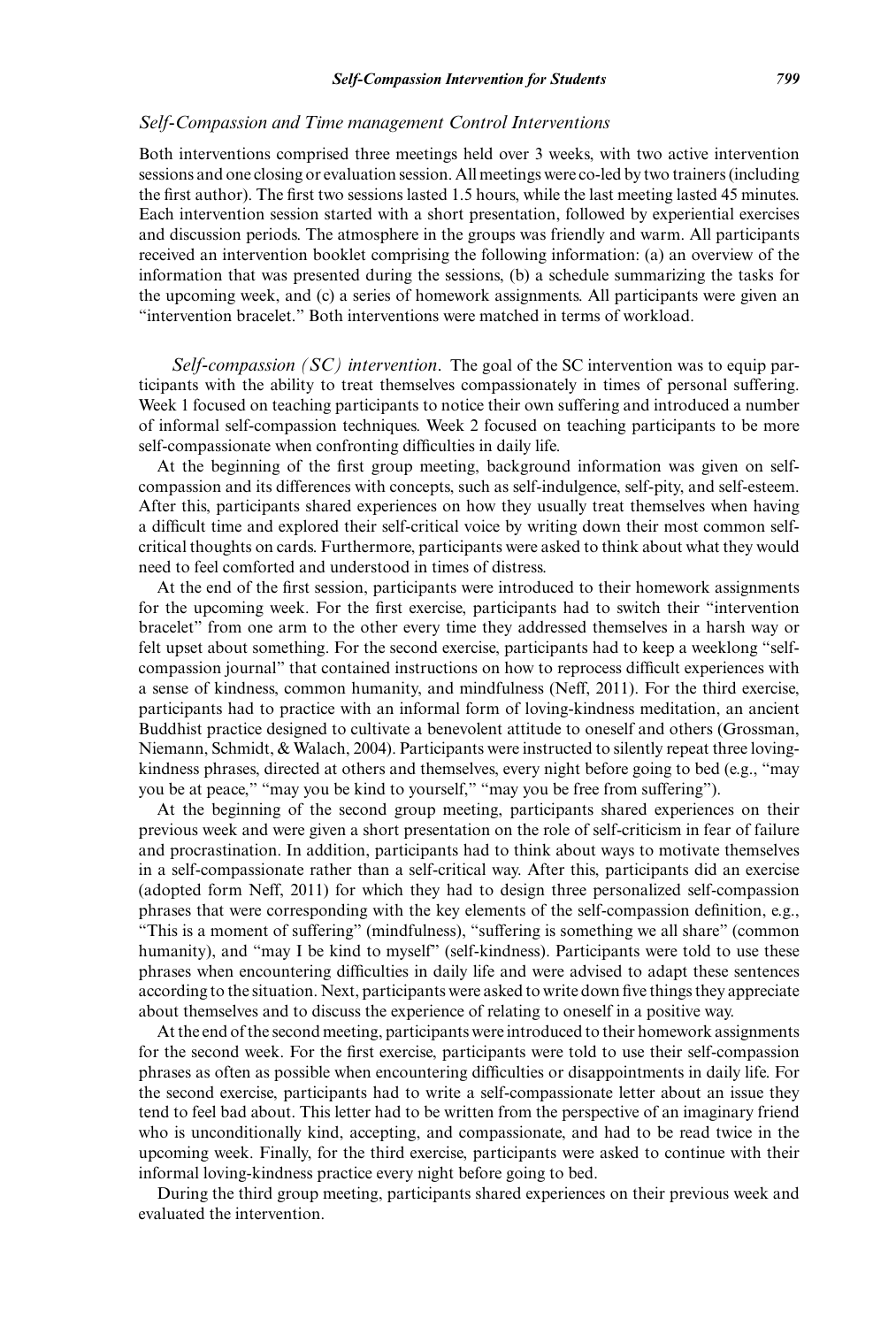*Time management control intervention*. The goal of the control intervention was to teach participants general time management skills. Week 1 focused on teaching participants to become aware of the way they manage their time, and week 2 focused on helping participants to plan their time more efficiently. All participants received a "time management" reminder bracelet to remind them of their practice.

At the beginning of the first group meeting, participants were given background information on time management and the outline of the intervention. After this, participants shared experiences on how efficiently they use their time. Next, participants did an exercise for which they had to write down a detailed overview of their daily activities of the past work week, along with an estimation of the time they had spent on each activity. In addition, they were asked to give a time efficiency percentage, reflecting how efficiently they had used their time for each activity. Thereafter, participants brainstormed about explanations for their lowest and highest efficiency percentages. Upon finishing this exercise, participants were introduced to the use of visualization for optimizing their time management skills and were asked to visualize their activities of the last 24 hours by means of a short visualization audio fragment.

At the end of the first meeting, participants were introduced to their homework assignments. Participants were told to write down all of their daily activities, along with a time estimation and a time efficiency percentage, every evening of the upcoming week. Furthermore, they had to evaluate their time management satisfaction and reflect on potential reasons for their effectiveness and ineffectiveness. Finally, they were asked to compare their time efficiency percentages across days. All participants were given a short visualization audio fragment to help them remember their activities.

At the beginning of the second group meeting, participants shared experiences on their previous week and were given a short presentation on the importance of making a week planning. This was followed by a group discussion in which participants talked about how they usually plan their days. Next, participants had to make a detailed planning of their activities for each day of the upcoming workweek, and were told to specify ways that could help them carry out their activities more efficiently. Finally, they had to estimate how much time they would spend on each of their activities. The use of journals was allowed during the exercise. Homework assignments for week two were the same as for week one. This time participants had to evaluate the time efficiency of their planned activities.

During the third group meeting, participants shared experiences on their previous week and evaluated the intervention.

#### Results

Table 1 presents the correlations for all study variables at pretest and indicates that although there was overlap between many of the variables examined, correlations were generally within the small to medium range. All data analyses were conducted using SPSS version 20. Less than 5% of the data were missing, and missing values were accounted for using listwise deletion.

Analyses of variance procedures (ANOVAs) were employed to examine whether there were significant differences between the self-compassion intervention group and the time management control group on study measures at pretest. ANOVA's revealed no significant differences between groups on any of the pretest or demographic measures (all *F*s < 2.54, all *p*s < .05).

Next, a series of paired samples *t* tests were used to examine pre-post changes in study outcomes for each group separately. The self-compassion intervention group showed significant pre-post increases in self-compassion, mindfulness (i.e., acceptance without judgment and nonreactivity to inner experience), life satisfaction, connectedness, optimism, and self-efficacy, along with significant pre-post decreases in rumination (all  $ps < .05$ ). No pre-post changes were found for positive or negative affect and worry (all *p*s >. 05). The time management control group also demonstrated significant pre-post increases on optimism and life satisfaction (all *p*s < .05). However, there were no significant pre-post changes on any of the other outcome measures for the control group (all  $ps > .05$ ).

To determine whether the self-compassion intervention group reported greater well-being improvements than the time management control group, outcomes were analyzed using a series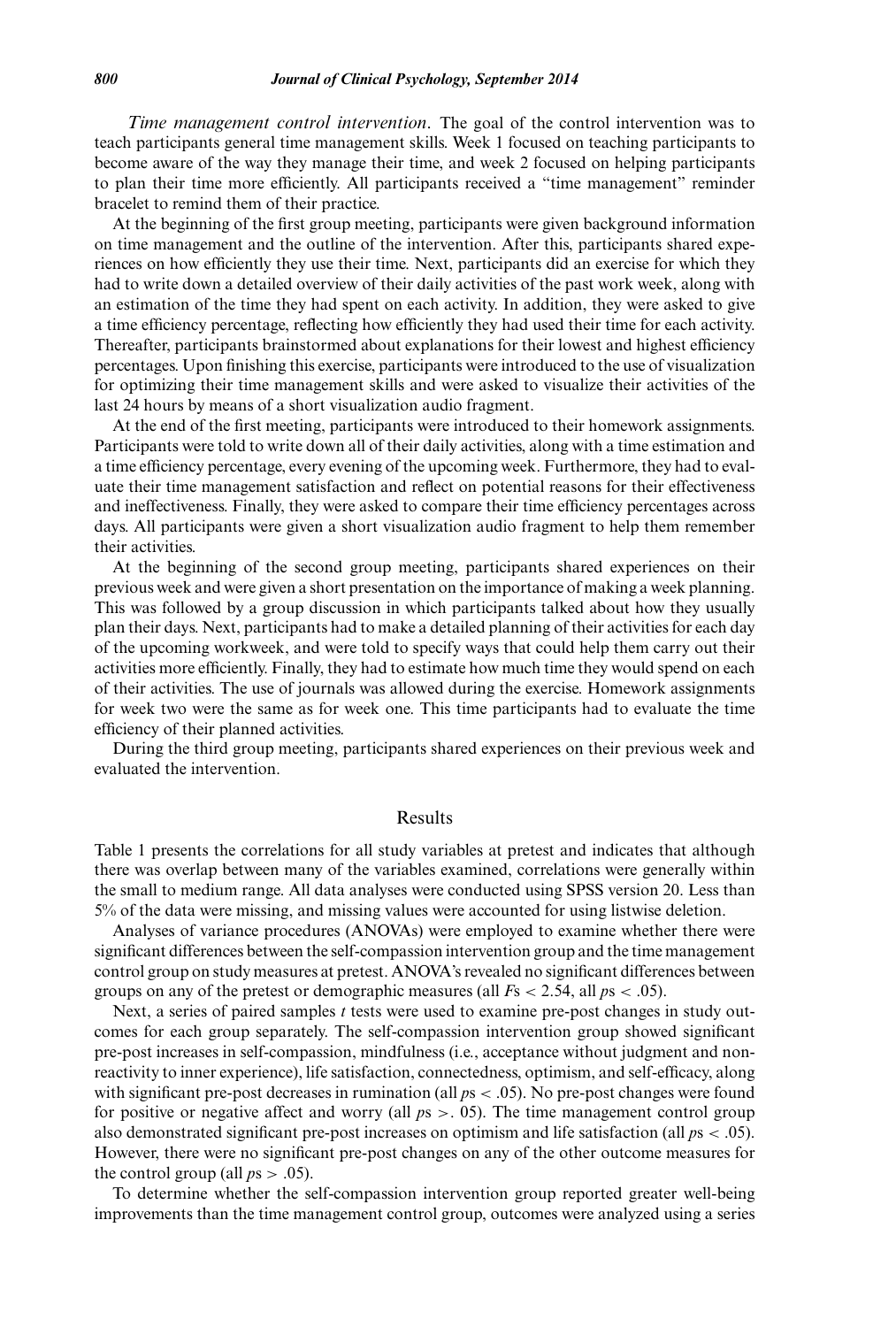| Measure    | SC                   | M-AWJ     | $M-NR$    | LS        | <b>CON</b>           | <b>OPT</b>           | <b>SEF</b> | РA        | NA.    | <b>RUM</b> |
|------------|----------------------|-----------|-----------|-----------|----------------------|----------------------|------------|-----------|--------|------------|
| M-AWJ      | $.53***$             |           |           |           |                      |                      |            |           |        |            |
| M-NR       | $.52***$             | .22       |           |           |                      |                      |            |           |        |            |
| LS.        | $.55***$             | $.50***$  | .16       |           |                      |                      |            |           |        |            |
| <b>CON</b> | $.48***$             | $.60***$  | .15       | $.56***$  |                      |                      |            |           |        |            |
| <b>OPT</b> | $.59***$             | $.53***$  | $.34***$  | $.47***$  | $.44***$             |                      |            |           |        |            |
| <b>SEF</b> | $.56***$             | $.49***$  | $.47***$  | $.44***$  | $.30*$               | $.63***$             |            |           |        |            |
| PA         | $.27*$               | $.39***$  | $-.03$    | .21       | .22                  | .05                  | $-.02$     |           |        |            |
| <b>NA</b>  | $-.40$ <sup>**</sup> | $-.43***$ | $-.04$    | $-.35***$ | $-.40$ <sup>**</sup> | $-.15$               | $-.07$     | $-.79***$ |        |            |
| <b>RUM</b> | $-.38***$            | $-.50**$  | $-.09$    | $-.21$    | $-.30^*$             | $-.40$ <sup>**</sup> | $-.36***$  | $-.24$    | .24    |            |
| <b>WOR</b> | $-.63***$            | $-.52***$ | $-.46***$ | $-.41***$ | $-.43***$            | $-.59***$            | $-.44***$  | $-.30^*$  | $.27*$ | $.50***$   |

Table 1 *Bivariate Associations Between Study Variables at Pretest*  $(N = 52)$ 

*Note.*  $SC = Self-Comparison$ ;  $M-AWJ = Mindfulness$  *Accept without Judgment*;  $M-NR = Mindfulness$ Nonreactivity to Inner Experience;  $LS = Life$  Satisfaction;  $CON = Connectedness$ ;  $OPT = Optimism$ ;  $SEF = Self-Efficacy$ ;  $PA = Positive After$ ;  $NA = Negative After$ ;  $RUM = Rumination$ ;  $WOR = Worr$ .  $*_{p} \leq .05.$   $*_{p} \leq .01.$ 

#### Table 2

*Pretest and Posttest Mean Scores by Group, Interaction Effects Analysed With 2 (Group)*  $\times$  2 *(Time) Repeated Measures ANOVAs, and Cohen's d Effect Sizes Calculated With Gain Scores*

|                   |                  | Self-compassion group<br>$N = 27$ | Control group<br>$N = 25$ |                   |                  |       |
|-------------------|------------------|-----------------------------------|---------------------------|-------------------|------------------|-------|
| Outcome           | Pretest<br>M(SD) | Posttest<br>M(SD)                 | Pretest<br>M(SD)          | Posttest<br>M(SD) | F                | Cohen |
| Self-compassion   | 3.79(0.78)       | 4.60(0.72)                        | 4.15(.83)                 | 4.11(.88)         | $16.34***$       | 1.19  |
| Mindfulness AWJ   | 30.48(5.68)      | 33.11 (5.49)                      | 29.90 (5.90)              | 29.31 (6.34)      | $5.67*$          | .70   |
| Mindfulness NR    | 19.00(3.69)      | 21.85(3.22)                       | 20.32(4.07)               | 19.09(3.64)       | $17.26***$       | 1.20  |
| Life satisfaction | 25.37(4.87)      | 27.56 (4.99)                      | 25.05(5.91)               | 26.27(5.10)       | 1.05             | .30   |
| Connectedness     | 88.78 (11.93)    | 91.69 (11.99)                     | 86.23 (15.15)             | 87.36 (13.58)     | 1.27             | .33   |
| Optimism          | 19.04(3.28)      | 22.19(3.77)                       | 19.22(4.25)               | 20.59(4.75)       | $4.98*$          | .66   |
| Self-efficacy     | 28.22 (3.99)     | 30.11(3.47)                       | 29.32 (3.94)              | 29.45 (4.21)      | $3.25^{\dagger}$ | .52   |
| Positive affect   | 26.41 (6.54)     | 26.26 (4.97)                      | 26.05(5.01)               | 25.05(4.58)       | .31              | .15   |
| Negative affect   | 20.26(7.21)      | 20.07(5.74)                       | 19.91(7.01)               | 19.95(6.18)       | .06              | .07   |
| Rumination        | 10.44(3.18)      | 9.04(2.68)                        | 10.64(3.40)               | 11.05(3.08)       | $5.87*$          | .70   |
| Worry             | 33.30 (10.79)    | 31.74 (8.91)                      | 33.68 (11.51)             | 33.27 (10.20)     | .44              | .19   |

*Note.* ANOVA = analysis of variance;  $SD =$  standard deviation;  $AWJ =$  Accept Without Judgment;  $NR =$ Nonreactivity to Inner Experience.

 $*_{p}$  < .05.  $*_{p}$  < .01.  $\dagger_{p}$  = .08.

of 2 (Group: SC Intervention vs. Control Intervention) x 2 (Time: Pretest vs. Posttest) repeated measures ANOVAs. Results are shown in Table 2. In comparison to the time management control group, the self-compassion intervention group led to significantly greater gains in selfcompassion, with Cohen's *d* indicating a large effect size. In addition, the self-compassion intervention group showed significantly greater gains in mindfulness in terms of AWJ (medium effect size) and NR (large effect size) and optimism (medium effect size). The self-compassion group also demonstrated greater gains (marginally significant) in self-efficacy compared with the control group (medium effect size). Last, the self-compassion group evidenced significantly greater decreases in rumination (medium effect size) than the control group. Group differences were not significant for life satisfaction, connectedness, positive and negative affect, or worry.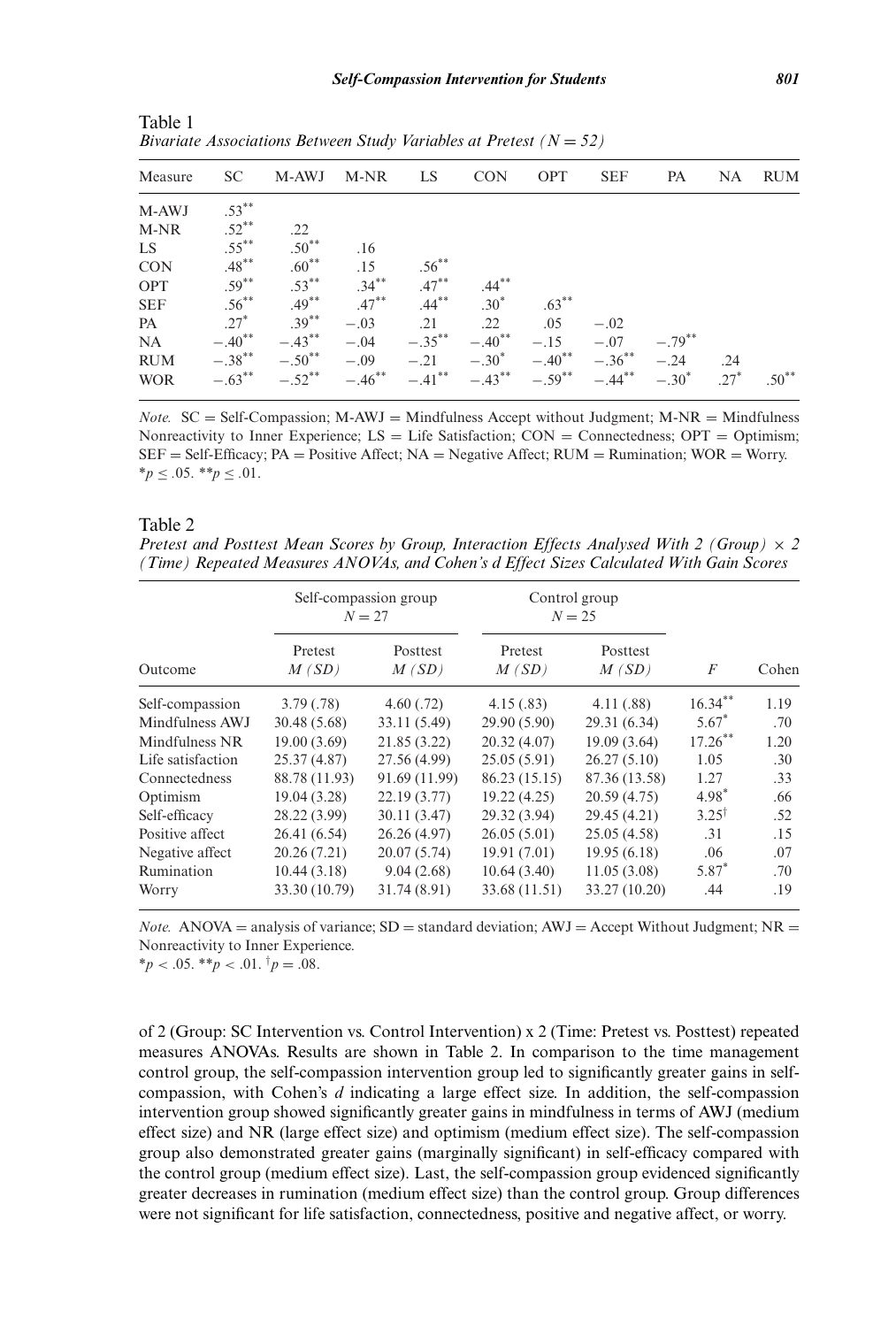Table 3

| Outcome           | B      | SE B | B        | $R^2$    | Fchange |
|-------------------|--------|------|----------|----------|---------|
| Mindfulness AWJ   | .23    | .10  | $.43*$   | $.19*$   | 5.68    |
| Mindfulness NR    | .17    | .06  | $.50**$  | $.25***$ | 8.31    |
| Life satisfaction | .27    | .05  | $.75***$ | $.57***$ | 32.73   |
| Connectedness     | .41    | .09  | $.56***$ | $.31***$ | 21.50   |
| Optimism          | .20    | .04  | $.68***$ | $.46***$ | 21.29   |
| Self-efficacy     | .21    | .05  | $.62***$ | $.38***$ | 15.43   |
| Positive affect   | $-.17$ | .10  | $-.34$   | .11      | 3.16    |
| Negative affect   | $-.08$ | .05  | $-.33$   | .11      | 3.09    |
| Rumination        | $-.16$ | .04  | $-.60**$ | $.36***$ | 13.79   |
| Worry             | $-.46$ | .08  | $-75***$ | $.56***$ | 32.33   |

*Standardized Regression Coefficients for Pre-Post Residual Change in Self-Compassion Predicting Pre-Post Residual Change in Outcomes for the Self-Compassion Intervention Group (N = 27)* 

*Note.*  $SE =$  standard error;  $AWJ =$  Accept Without Judgment;  $NR =$  Nonreactivity to Inner Experience.  $**p* < .05. ***p* < .01.$ 

Finally, to examine whether or not increased self-compassion predicted gains in well-being for the self-compassion intervention group, a series of linear regression analyses were carried out using pre-post residual change scores (see Table 3). Results showed that increased selfcompassion significantly predicted changes in mindfulness (i.e., acceptance without judgment and nonreactivity to inner experience), life satisfaction, connectedness, optimism, self-efficacy, rumination, and worry. Gains in self-compassion did not predict changes in positive or negative affect.

#### Discussion

The aim of the present study was to examine the effectiveness of a newly developed selfcompassion intervention designed to enhance resilience and well-being in female college students. Results were encouraging and suggested that training in self-compassion enhanced participants' psychological functioning along several dimensions. In line with our expectations, we found that helping students to approach themselves in a self-compassionate way for 3 weeks resulted in significantly larger gains in self-compassion (21%) compared with participants in an active control group focusing on time management skills  $(-1\%)$ , with a large effect size indicated (Cohen, 1988). To provide comparative insight into the size of this increase, Neff and Germer (2013) obtained a 43% increase in self-compassion with a more intensive intervention that lasted 8 weeks. This finding suggests that a relatively short self-compassion intervention can also successfully enhance levels of self-compassion (see Shapira & Mongrain, 2010), although perhaps not to the same extent as a longer intervention.

Furthermore, Neff and Germer (2013) examined their program with an older adult community sample. Our findings suggest that a self-compassion intervention may also be of benefit for a student population. Given the strong association of self-compassion with a variety of mental health outcomes, the fact that female students' self-compassion could be increased in such a short time period suggests that interventions such as this one may be of use in buffering young women from the challenges faced in the college experience.

Along with increasing self-compassion, the intervention successfully increased the mindfulness of participants as compared with controls. Specifically, participants experienced significant improvements in the ability to accept and observe their thoughts and emotions without getting carried away by them. This corroborates recent findings by Neff and Germer (2013), who found that their MSC program also significantly increased mindfulness. These results are particularly noteworthy, however, because our self-compassion intervention did not include formal meditation exercises as the MSC program did. Rather, we used informal exercises (e.g., the bracelet and the self-compassion phrases) to enhance students' ability to become mindfully aware of their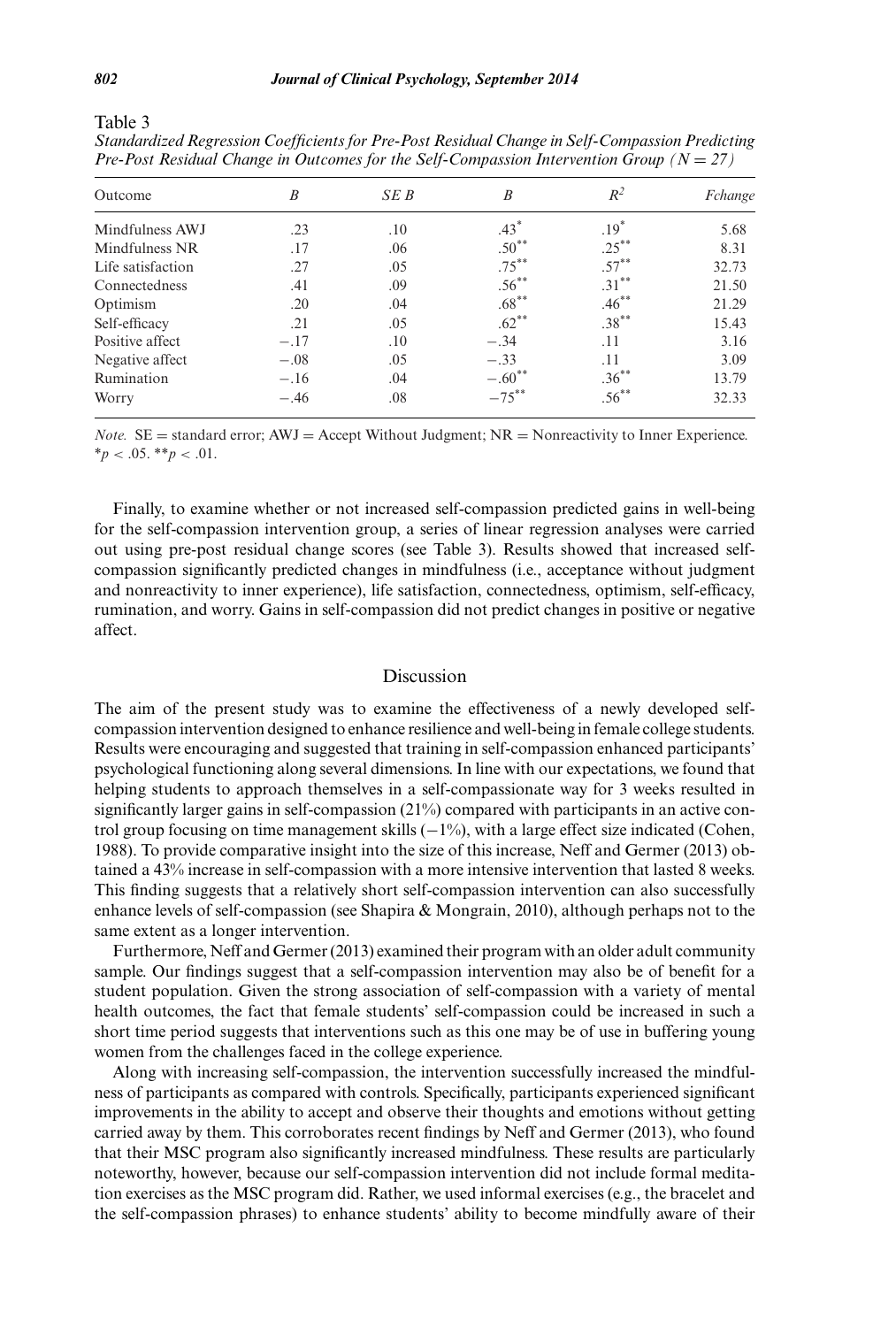personal suffering. This suggests that certain aspects of mindfulness, like the ability to nonjudgmentally accept and observe one's thoughts and emotions, can also be taught in an informal way that emphasizes how we emotionally relate to ourselves in the midst of our experience.

While the self-compassion intervention increased life satisfaction, it did not do so more so than the time management condition. Within-group analyses indicated that both interventions yielded significant increases in life satisfaction. The finding that training in self-compassion leads to greater life satisfaction is likely because feeling cared for and supported by oneself creates an overall feeling of contentment. One possible explanation as to why increases were also found in the time management control group might be that the support offered by other students in the midst of scheduling struggles was especially meaningful to students. Also, feeling a greater sense of control over their use of time may have allowed them to feel more satisfied with their current life circumstances.

No significant group differences were found for connectedness in this study. However, it should be noted that when gains in connectedness were examined for each group separately, only the self-compassion group showed significant pre-post increases in connectedness. This suggests that these findings should be interpreted with caution, as a larger sample size may have yielded more clear cut results as to whether there was a significant group effect on connectedness or not.

The self-compassion group did report significantly greater gains in optimism compared with the time management control group. This finding is in accordance with previous studies that have found associations between self-compassion and optimism (e.g., Neff et al., 2007). The adaptive academic coping skills demonstrated by undergraduates in past research (Neff et al., 2005) may help them to maintain optimistic expectations about the future, and results from the present study suggest that a positive outlook for the future is a particular benefit of self-compassion practice. Although the optimism gains associated with self-compassion training were larger than those found in the control group, it should be noted that within-group analyses indicated that students in the time management group also reported significantly gains in optimism. This suggests that helping students manage their time wisely also encourages hopeful attitudes.

In line with our expectations, the self-compassion intervention was successful at enhancing participants' confidence in their own abilities for dealing with challenging situations. Students participating in the self-compassion intervention reported higher levels of self-efficacy than time management controls, though this effect was only marginally significant. Still, the fact that selfcompassion training enhanced self-efficacy more than training in time management is striking given that the time management group focused explicitly on improving student's efficacious use of their time. It may be that teaching self-compassion is especially effective because it reduces harsh self-criticism, which tends to undermine perceived competence (Neff et al., 2005). These results extend prior research findings linking self-compassion to higher levels of self-efficacy among undergraduate students (Iskender, 2009).

Contrary to our expectations, the self-compassion intervention did not appear to affect mood in terms of positive and negative affect. The lack of association between self-compassion and affect runs counter to previous cross-sectional findings of a significant association between trait self-compassion and mood (Neff et al., 2007). It may be that the impact of short-term situational events could not be countered by a brief self-compassion intervention. Over the longer term, however, the effect of self-compassion on mood may be more robust. Such conclusions are tentative, of course, and would need to be confirmed in future research. Still, this null finding shows that the benefits of the self-compassion training cannot be attributed to a general mood effect.

Compared with controls, the self-compassion intervention was associated with significantly greater reductions in rumination, a cognitive process that has been linked to maladaptive outcomes such as depression (Nolen-Hoeksema, 1991). These findings are in agreement with earlier work by Raes (2010), who identified rumination as a significant mediator of the link between self-compassion and decreased levels of depression. The present findings suggest that self-compassion may prevent students from dwelling excessively on negative events, perhaps because of the decreased self-judgment, isolation, and over-identification associated with the lack of self-compassion. This finding is also congruent with other studies indicating that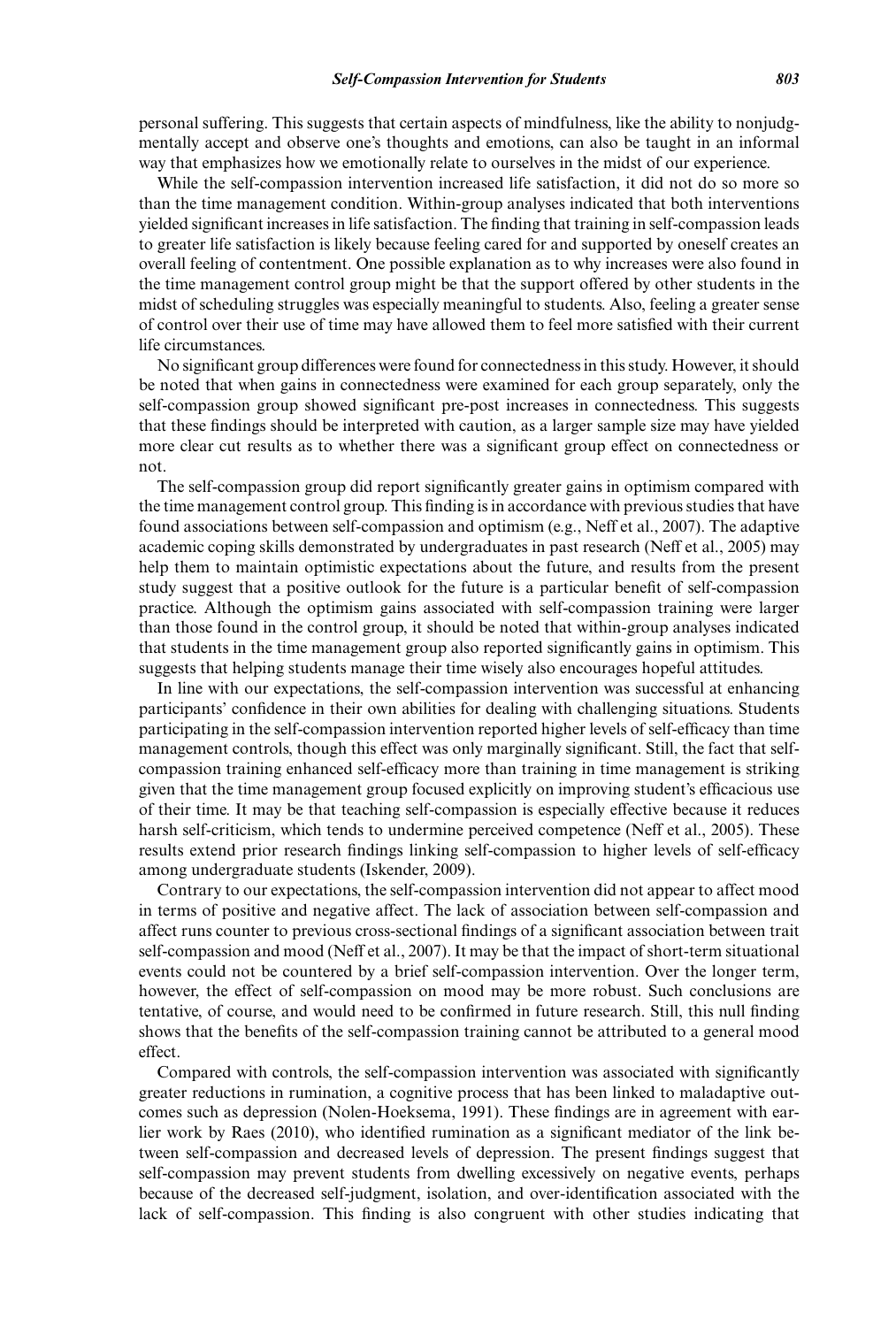self-compassion has a strong negative association with depression, anxiety, and stress (MacBeth & Gumley, 2012).

Interestingly, while self-compassion training reduced students' tendency to ruminate about the past, it did not reduce their tendency to worry about the future. No significant group differences were found for worry. This is in contrast with previous research that has linked self-compassion to worry (Raes, 2010; Williams et al., 2008). However, these were cross-sectional correlational studies examining trait levels of self-compassion and worry. It may be that because of the worrisome nature of the college experience, such as the uncertainty surrounding grades or future employment, a more extensive intervention needs to be conducted to counter these environmental factors. Further research will be needed to clarify the link between self-compassion and worry among students.

To examine possible mechanisms of intervention effectiveness, this study also examined whether pre-post changes in self-compassion experienced over the course of the intervention predicted pre-post changes in any of the other outcome measures. Results demonstrated that increased self-compassion significantly predicted increased mindfulness (i.e., acceptance without judgment and nonreactivity to inner experience), life satisfaction, connectedness, optimism, and self-efficacy, as well as decreased rumination and worry. While the cross-sectional nature of the data prevents any assumptions regarding the direction of causality, results suggest that increased self-compassion is a potential mechanism of intervention effectiveness. These findings are consistent with those of Neff and Germer (2013), who found that self-compassion was a significant predictor of change in many aspects of well-being. One exception is that changes in self-compassion did not predict changes in positive and negative affect. Once again, this suggests that at least among female college students, the factors affecting mood are more powerful than short-term changes in self-compassion.

#### *Limitations and Future Research Directions*

The present findings should be considered in light of their limitations. First, our sample comprised only female psychology students and was not ethnically diverse. It is unclear, therefore, if the intervention would also be effective with male students or with students coming from a variety of ethnic and cultural backgrounds. Given the simplicity of the intervention and its short-term nature, it would be worthwhile investigating whether its positive effect generalizes to other student populations. It might be especially interesting to investigate its effectiveness with adolescents in high school. Given that adolescents are engaged in the process of identity development and establishing their sense of self-worth (Kuhn, 2009), helping them to relate to themselves in an emotionally healthy way might ease their transition into adulthood.

The research also relied exclusively on self-report scales to measure outcomes, meaning that socially desirable responding potentially biased results. Future research should include not only a measure of socially desirable responding to help control for this potential bias but also, ideally, behavioral measures or neuropsychological tasks to augment self-reported outcomes.

Another limitation of the study is that we did not include follow-up measurements. Thus, we cannot draw conclusions about the duration of intervention effects. Previous work by Shapira and Mongrain (2010) shows that long-lasting changes in self-compassion are possible even after a brief intervention, and Neff and Germer's (2013) 8-week MSC program found that well-being gains lasted for at least one year. Still, the lasting effect of the current intervention will need to be examined in future research.

It will also be important to see if the intervention affects other aspects of well-being among university students that are relevant to student life. For instance, past research with undergraduate populations has linked self-compassion to decreased depression, anxiety, perfectionism, procrastination, homesickness, and negative body image, as well as increased learning motivation and effective coping with academic failure (Brooks, Kay-Lambkin, Bowman, & Childs, 2012; Brienes & Chen, 2012; Neff, 2003a; Neff et al., 2005; Sirois, 2013; Wasylkiw, MacKinnon, & MacLellan, 2012). Given the importance of these factors for success in college, it would be highly worthwhile to investigate whether this brief intervention also improves functioning along these dimensions.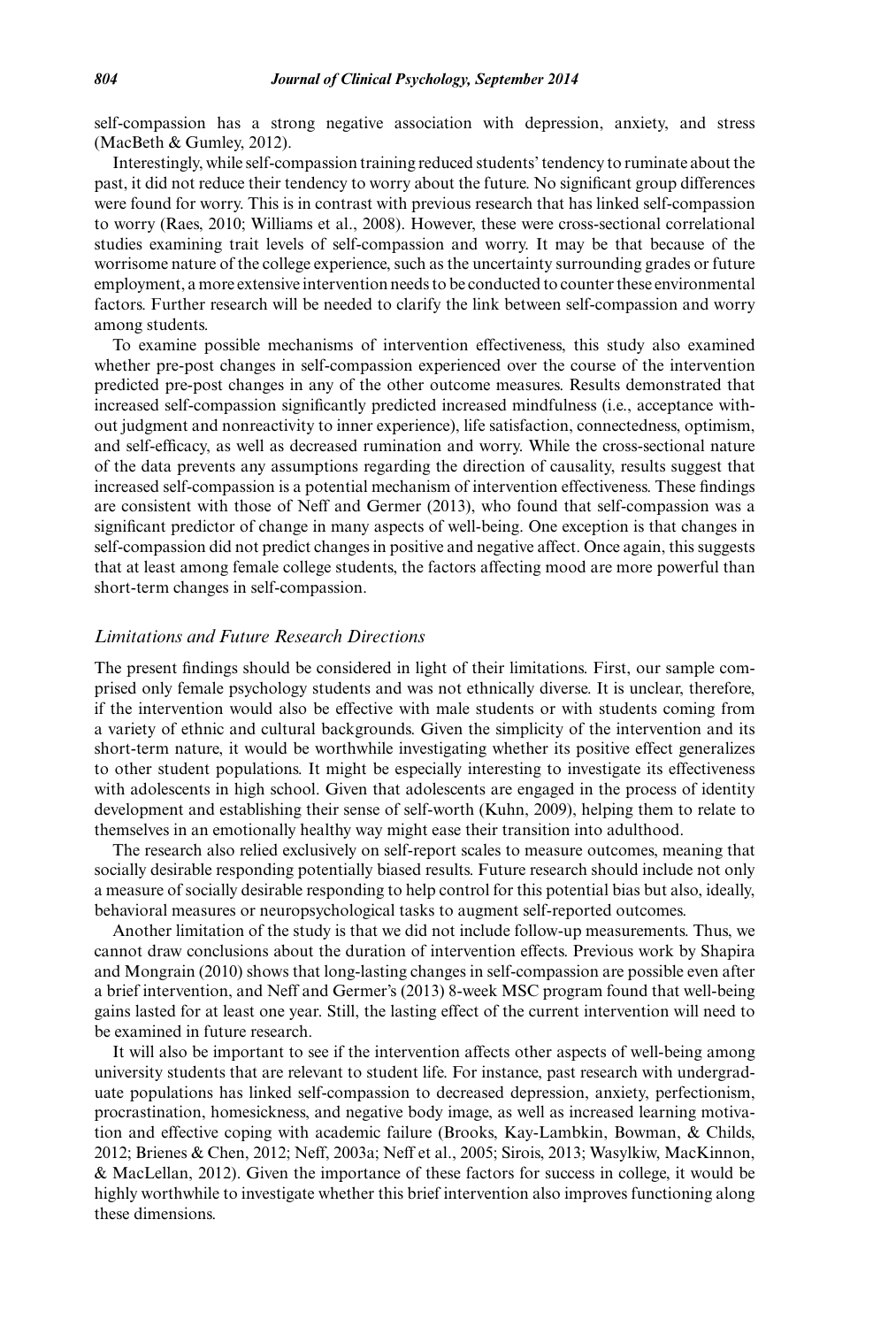Interventions targeting self-compassion might also result in better outcomes than those targeting self-esteem. In fact, self-compassion has been shown to have several advantages over selfesteem. Neff and Vonk (2009) found that compared with trait self-esteem, trait self-compassion was associated with more stability in state feelings of self-worth over time, was less contingent on things like physical attractiveness or successful performances, and was associated with lower levels of social comparison, public self-consciousness, and anger. Moreover, self-esteem was found to have a robust association with narcissism, while self-compassion had no association with narcissism. Some researchers claim that today's university students are more entitled and narcissistic than ever before (Twenge, 2006; Twenge & Campbell, 2009), suggesting that enhancing self-compassion may be a healthier way to improve self-attitudes among students than raising self-esteem.

In summary, the present results show that a relatively short self-compassion intervention program can effectively enhance resilience and well-being among female college students. Teaching students to unconditionally accept themselves and embrace their imperfections with compassion led to not only increased self-compassion but also well-being gains in terms of mindfulness, life satisfaction, connectedness, optimism, self-efficacy, and rumination. These findings highlight the potential of self-compassion intervention programs for buffering students against the challenges of university life.

While the current intervention was developed for female undergraduate students, future research should determine if it is equally effective with male undergraduates. While little research has focused on how self-compassion operates among men in particular, most studies examining the beneficial effects of self-compassion have included male participants, suggesting they would also benefit from self-compassion training. The intervention might also be useful for younger age groups, such as adolescents in high school (Neff & McGeehee, 2010), especially given the identity struggles associated with this developmental period (Erickson, 1968).

Moreover, the intervention could be employed in other settings such as the workplace, hospitals, or community centers if proven efficacious in these contexts. Given the busy lives of most people in modern society, the ability to improve psychological well-being after only three brief sessions of self-compassion training is pragmatic as well as beneficial.

#### References

- Adams, C. E., & Leary, M. R. (2007). Promoting self-compassionate attitudes toward eating among restrictive and guilty eaters. Journal of Social and Clinical Psychology, 26, 1120–1144.
- American College Health Association. (2006). American college health association national college health assessment spring 2006. Journal of American College Health, 55, 195–206.
- Baer, R. A., Smith, G. T., & Allen, K. B. (2004). Assessment of Mindfulness by Self-Report: The Kentucky Inventory of Mindfulness Skills. Assessment, 11, 191–206.
- Barnard, L. K., & Curry, J. F. (2011). Self-compassion: Conceptualizations, correlates, & interventions. Review of General Psychology, 15, 289–303.
- Breines, J. G., & Chen, S. (2012). Self-compassion increases self-improvement motivation. doi:10.1177/0146167212445599
- Brooks, M., Kay-Lambkin, F., Bowman, J., & Childs, S. (2012). Self-compassion amongst clients with problematic alcohol use. doi:10.1007/s12671-012-0106-5
- Brown, T. A., Antony, M. M., & Barlow, D. H. (1992). Psychometric properties of the Penn State-Worry Questionnaire in a clinical anxiety disorders sample. Behaviour Research and Therapy, 30, 33–37.
- Brownson, C., Drum, D. J., Smith, S. E., & Denmark, A. (2011). Differences in suicidal experiences of male and female undergraduate and graduate students. Journal of College Student Psychotherapy, 25, 277–294.
- Casper, R. C., Belanoff, J., & Offer, D. (1996). Gender differences, but no racial group differences, in self reported psychiatric symptoms in adolescents. Journal of the American Academy of Child and Adolescent Psychiatry, 35, 500–508.
- Cohen, J. (1988). Statistical Power Analysis for the Behavioral Sciences (2nd ed.). Mahwah, NJ: Lawrence Erlbaum.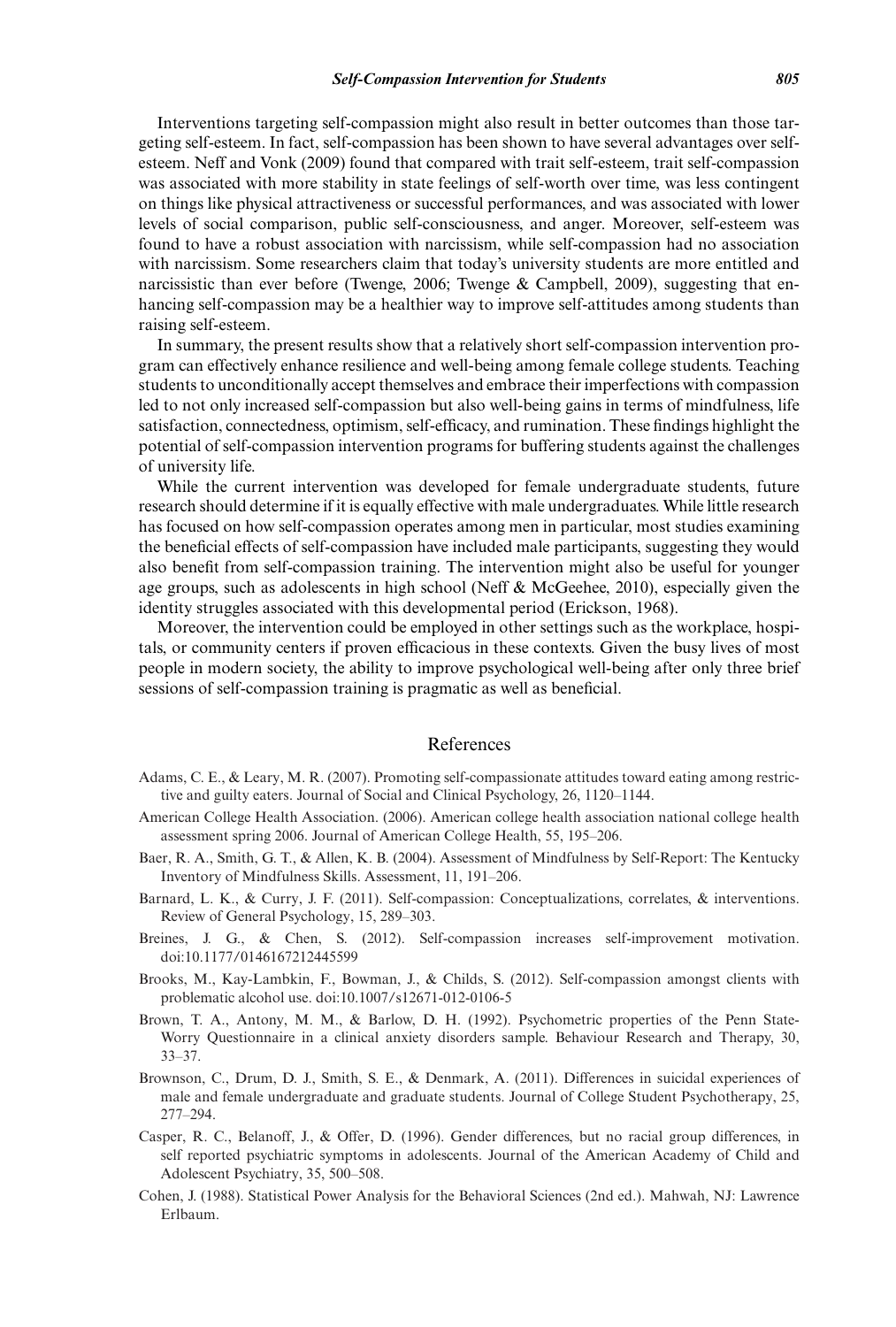- Crawford, J. R., & Henry, J. D. (2004). The positive and negative affect schedule (PANAS): Construct validity, measurement properties and normative data in a large non-clinical sample. British Journal of Clinical Psychology, 43, 245–265.
- Diener, E., Emmons, R. A., Larsen, R. J., & Griffin, S. (1985). The Satisfaction with Life Scale. Journal of Personality Assessment, 49, 71–75.
- Erickson, E. (1968). Identity: Youth and crisis. New York: Norton.
- Fresco, D. M., Heimberg, R. G., Mennin, D. S., & Turk, C. L. (2002). Confirmatory factor analysis of the Penn State Worry Questionnaire. Behaviour Research and Therapy, 40, 313–323.
- Gilbert, P. (2010). Compassion focused therapy: Distinctive features. New York, NY: Routledge.
- Glaesmer, H., Rief, W., Martin, A., Mewes, R., Brahler, E., Zenger, M., & Hinz, A. (2012). Psychometric ¨ properties and population-based norms of the Life Orientation Test Revised (LOT-R). British Journal of Health Psychology, 17, 432–445.
- Goss, K., & Allan, S. (2010). Compassion focused therapy for eating disorders. International Journal of Cognitive Therapy, 3, 141–158.
- Grossman, P., Niemann, L., Schmidt, S., & Walach, H. (2004). Mindfulness-based stress reduction and health benefits: A meta-analysis. Journal of Psychosomatic Research, 57, 35–43.
- Hazlett-Stevens, H., Ullman, J. B., & Craske, M. G. (2004). Factor structure of the Penn State Worry Questionnaire: Examination of a method factor. Assessment, 11, 361–370.
- Heffernan, M., Griffin, M., McNulty, S., & Fitzpatrick, J. J. (2010). Self-compassion and emotional intelligence in nurses. International Journal of Nursing Practice, 16, 366–373.
- Hollis-Walker, L., & Colosimo, K. (2011). Mindfulness, self-compassion, and happiness in nonmeditators: A theoretical and empirical examination. Personality and Individual Differences, 50, 222– 227.
- Iskender, M. (2009). The relationship between self-compassion, self-efficacy, and control beliefs about learning in Turkish university students. Social Behavior and Personality, 37, 711–720.
- Kelly, A. C., Zuroff, D. C., & Shapira, L. B. (2009). Soothing oneself and resisting self-attacks: The treatment of two intrapersonal deficits in depression vulnerability. Cognitive Therapy and Research, 33, 301–313.
- Kuhn, D. (2009). Adolescent thinking. In R. M. Lerner & L. Steinberg (Eds.), Handbook of adolescent psychology (3rd ed., pp. 152–186). New Jersey: Wiley.
- Leary, M. R., Tate, E. B., Adams, C. E., Allen, A. B., & Hancock, J. (2007). Self-compassion and reactions to unpleasant self-relevant events: The implications of treating oneself kindly. Journal of Personality and Social Psychology, 92, 887–904.
- Lee, R. M., Draper, M., & Lee, S. (2001). Social connectedness, dysfunctional interpersonal behaviors, and psychological distress: Testing a mediator model. Journal of Counseling Psychology, 48, 310–318.
- Lee, R. M., & Robbins, S. B. (1995). Measuring belongingness: The social connectedness and social assurance Scales. Journal of Counseling Psychology, 42, 232–241.
- Lee, R. M., & Robbins, S.B (1998). The relationship between social connectedness and anxiety, self-esteem, and social identity. Journal of Counseling Psychology, 45, 338–345.
- Lowens, I. (2010). Compassion focused therapy for people with bipolar disorder. International Journal of Cognitive Therapy, 3, 172–185.
- MacBeth, A., & Gumley, A. (2012). Exploring compassion: A meta-analysis of the association between self-compassion and psychopathology. Clinical Psychology Review, 32, 545–552.
- Meyer, T., Miller, M., Metzger, R., & Borkovec, T. D. (1990). Development and validation of the Penn State Worry Questionnaire. Behaviour Research and Therapy, 28, 487–495.
- Neely, M. E., Schallert, D. L., Mohammed, S. S., Roberts, R. M., & Chen, Y. (2009). Self-kindness when facing stress: The role of self-compassion, goal regulation, and support in college students' well-being. Motivation and Emotion, 33, 88–97.
- Neff, K. D. (2003a). The development and validation of a scale to measure self-compassion. Self and Identity, 2, 223–250.
- Neff, K. D. (2003b). Self-compassion: An alternative conceptualization of a healthy attitude toward oneself. Self and Identity, 2, 85–102.
- Neff, K. D. (2011). Self-compassion. New York: William Morrow.
- Neff, K. D., & Germer, C. K. (2013). A pilot study and randomized controlled trial of the mindful selfcompassion program. Journal of Clinical Psychology, 6, 28–44.